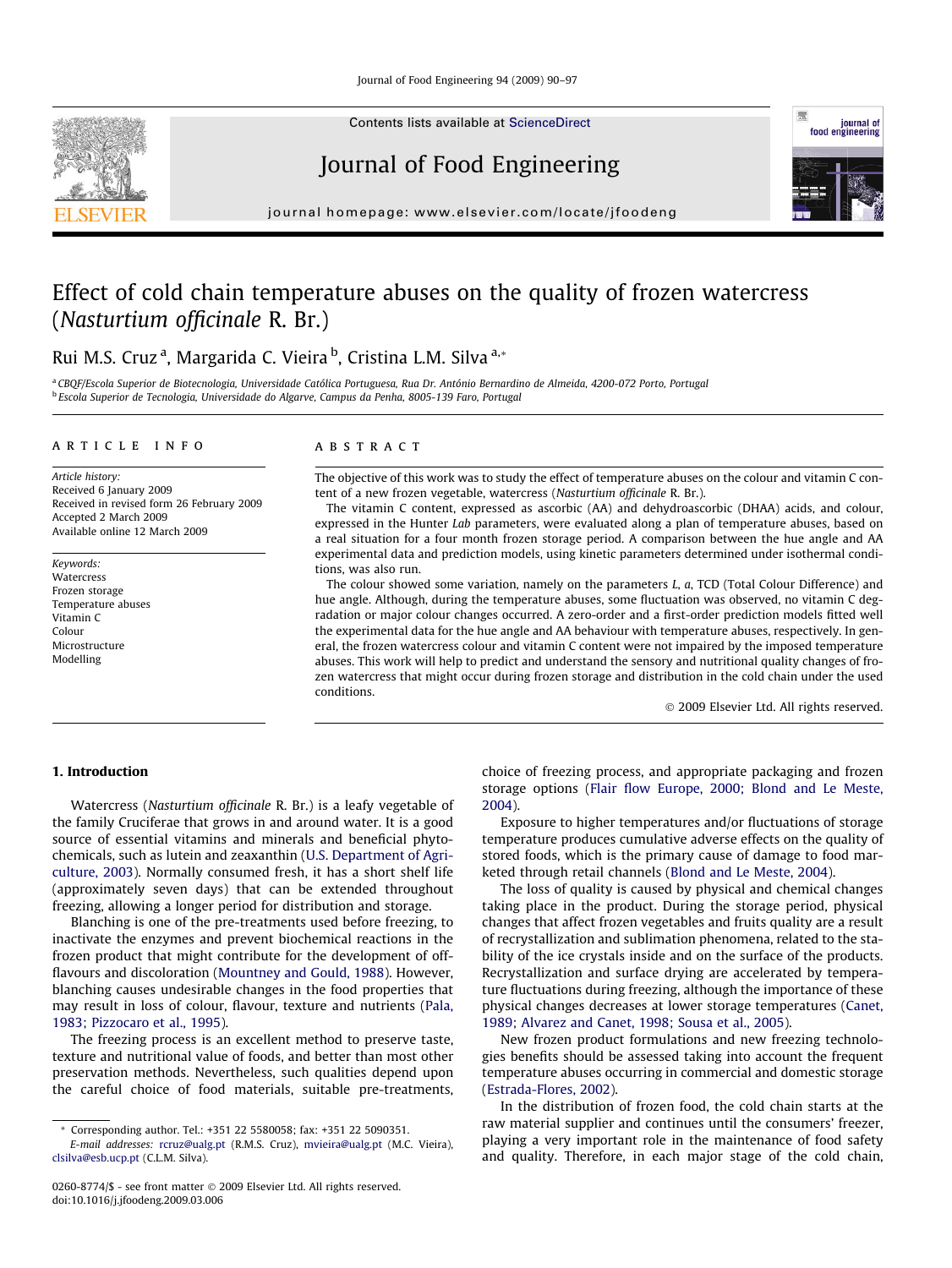| <b>Nomenclature</b> |                                                                                                                     |                 |                                                                     |  |  |  |
|---------------------|---------------------------------------------------------------------------------------------------------------------|-----------------|---------------------------------------------------------------------|--|--|--|
| a<br>h              | colour co-ordinate, represents red to green<br>colour co-ordinate, represents blue to yellow                        | TCD             | absolute temperature $(K)$<br>total colour difference parameter     |  |  |  |
| $E_{\rm a}$         | parameter concentration or value<br>activation energy ( $kj$ mol <sup>-1</sup> )                                    | Subscripts      |                                                                     |  |  |  |
| k                   | reaction rate $(\text{day}^{-1})$                                                                                   |                 | relative to a given temperature                                     |  |  |  |
| R                   | colour co-ordinate, represents black to white<br>universal gas constant (8.314 $\text{Imol}^{-1}$ K <sup>-1</sup> ) | $\bf{0}$<br>ref | initial value at time equal to zero<br>at the reference temperature |  |  |  |
|                     | time (days)                                                                                                         |                 |                                                                     |  |  |  |

temperature requirements must be taken into account. Usually, the suggested storage temperature is below  $-18$  °C, in which the microbial growth is completely stopped, and both enzymatic and non enzymatic changes continue but at much slower rates during frozen food shelf life, although temperature of  $-15$  °C is permitted for short periods during transportation or local distribution. Moreover, food retail display cabinets should be at  $-18\,^{\circ}\textrm{C}$  with good storage practice, but not warmer than –12 °C. At the consumer's domestic freezers, storage temperature is also important, being the freezer 'star rating' related to its freezing capacity. A one-star freezer is capable of temperatures below  $-6$  °C, a two-star freezer of temperatures below  $-12$  °C, and a three-star freezer is capable of temperatures below –18 °C [\(Flair flow Europe, 2000\)](#page-7-0).

The objective of this work was to study the effect of temperature abuses on colour and vitamin C content of frozen watercress and with the findings help to understand the sensory and nutritional quality changes that might occur during frozen storage and distribution in the food chain.

# 2. Materials and methods

## 2.1. Vegetable material

Raw watercress (N. officinale R. Br.) was kindly supplied by Vitacress, a company that grows watercress in Almancil, Algarve-Portugal. The leaves were directly harvested from the producer and, on the same day, processed (selected, washed, blanched and frozen).

## 2.2. Blanching and freezing processes

The leaves of watercress were blanched in a boiling pan (Armfield 45 L, Hampshire, England) in a proportion of 30 g per litre of water, set at 95  $\degree$ C during 20 s, and cooled in an iced water bath ([Cruz et al., 2006\)](#page-7-0). After the blanching process, the leaves (30 g) were pressed in a mould into a slab shape  $(4.6 \times 3.3 \times 1.8 \text{ cm})$ . The slabs were frozen in an air blast freezer (Armfield FT 36, Hampshire, England) at an average temperature of  $-25\,^{\circ}\textrm{C}$  and an air velocity of 8 m s $^{-1}$ , until the temperature of  $-18\,^{\circ}\textrm{C}$  was reached at the centre of the sample. Samples triplicates for each step of analysis were packed in low density polyethylene bags and stored at –21 °C (Haier HF-248, Germany). All temperatures were monitored with a digital thermometer (Ellab ctd 87, Roedovre, Denmark) and a thermocouple (1.2 mm needle dia; constantan-type T).

# 2.3. Temperature abuses plan

A plan of temperature abuses was established based on a real situation for a four month period ([Oliveira et al., 2009](#page-7-0)) and applied to the frozen watercress packages (Fig. 1). The samples were stored in freezers (Haier HF-248, Germany) and analysed in each step of the plan (S1–S6 corresponds to production and distribution; S7– S20 corresponds to consumer product purchase and storage). The

watercress temperature was measured with a type T thermocouple placed in the slab thermal centre and recorded with a data acquisition system (Delta-T Devices DL2 e, Cambridge, England).



door openings of 3 min and 1 door opening of 30 min per week (shopping simulation)) *S8***-***S20*

Fig. 1. Plan of temperature abuses.  $S1$  to  $S20$ - steps of analysis; These two steps were repeated eight $\times$ .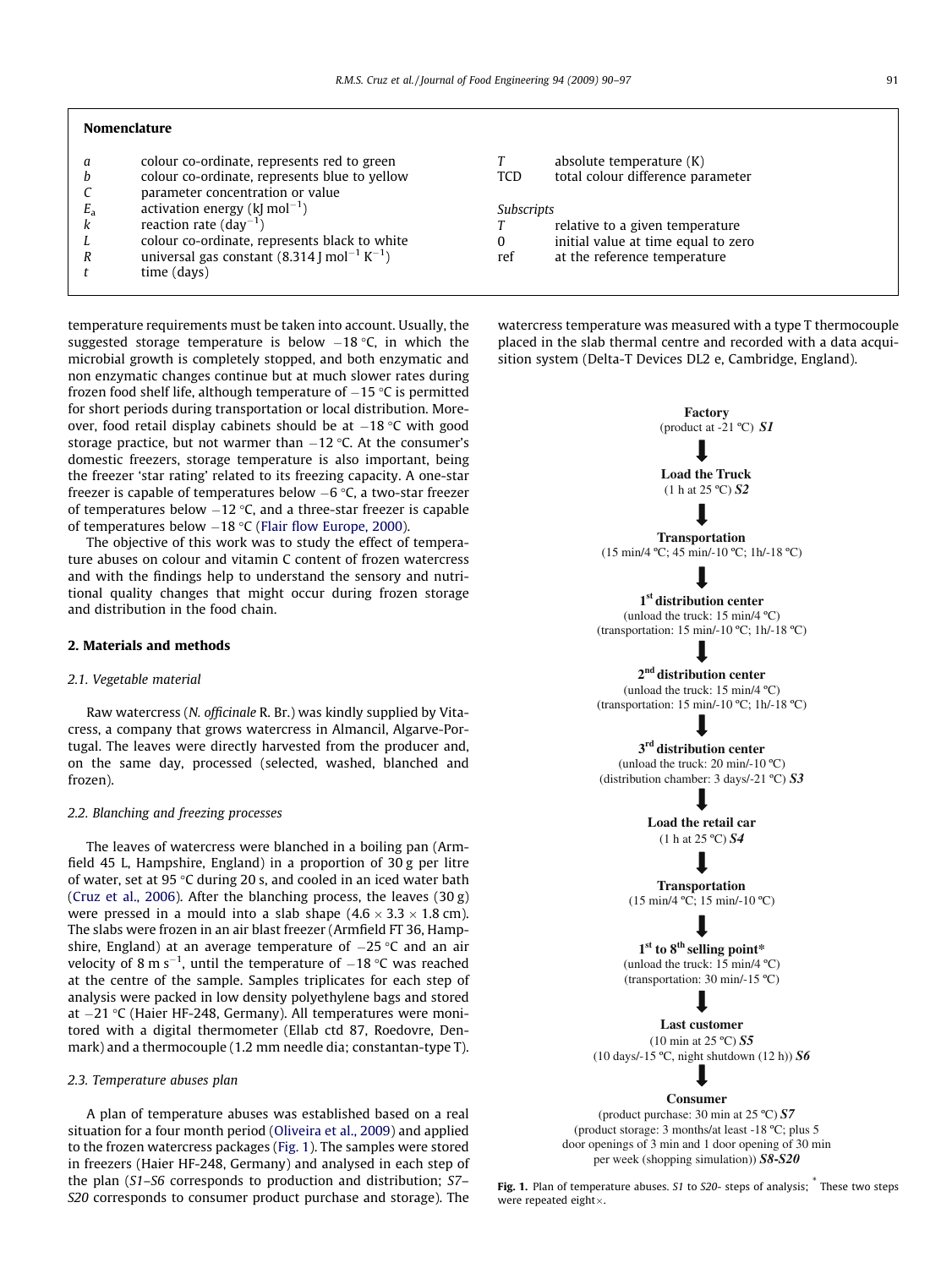#### <span id="page-2-0"></span>2.4. Colour measurement

Colour was evaluated in terms of Lab values, with a tristimulus colorimeter (Dr Lange Spectro-colour, Berlin, Germany) in the Hun-ter system ([HunterLab, 2000](#page-7-0)). The colorimeter (d/8° geometry, illuminant D65, 10° observer) was calibrated against a standard ceramic white tile  $(X = 84.60, Y = 89.46$  and  $Z = 93.85)$  and a standard ceramic black tile  $(X = 4.12, Y = 4.38$  and  $Z = 4.71$ ). The colour changes were interpreted by calculating the TCD (Total Colour Differences) (Eq. (1)) where  $\Delta L$ ,  $\Delta a$  and  $\Delta b$  are determined by Eq. (2). The hue angle (tone or tint) was determined by Eq. (3) and chroma (saturation) by Eq. (4). Measurements were taken in triplicates.

$$
\text{TCD} = \sqrt{(\Delta L)^2 + (\Delta a)^2 + (\Delta b)^2}
$$
 (1)

$$
\Delta L = L - L_0
$$
  
\n
$$
\Delta a = a - a_0
$$
\n(2)

$$
\Delta b = b - b_0
$$

where  $L_0$ ,  $a_0$  and  $b_0$  are the readings of the frozen samples before temperature abuses, and  $L$ ,  $a$  and  $b$  the individual readings at each step of the temperature abuses plan.

Hue angle =  $(\tan^{-1} b/a)$  (3)

$$
Chroma = (a^2 + b^2)^{1/2}
$$
 (4)

# 2.5. Ascorbic acid and dehydroascorbic acid analysis

Ascorbic acid (Riedel-de Haën) content was determined based on a method previously reported [\(Zapata and Dufour, 1992](#page-7-0)), by reverse phase ion interaction high performance liquid chromatography HPLC UV detection using isoascorbic acid (IAA) (Fluka) as internal standard. Dehydroascorbic acid (Sigma) was as well detected as fluorophore 3-(1,2-dihydroxyethyl)furo[3,4-b]quinoxaline-1-one (DFQ), after pre-column derivatization with 1,2-phenylenediamine dihydrochloride (OPDA) (Sigma).

For the mobile phase, 13.61 g of potassium dihydrogen phosphate (Merk) and 3.64 g of cetrimide (Fluka) were added to 2 l of methanol–ultrapure water (5:95,  $v/v$ ). The eluent was filtered in a 0.45 µm membrane (Macherey-Nagel, Porafil) and degassed in an ultrasonic bath for 15 min. The HPLC system consisted of a controller (LKB-2152, Bromma, Sweden), a solvent pump (LKB-2150, Bromma, Sweden), an injection valve with a  $20 \mu l$  sample loop, a guard pre-column (Macherey-Nagel, Chromcart Nucleosil 100-10 C18) followed by a reversed phase column (Macherey-Nagel, Chromcart 100-10 Nucleosil,  $250 \times 4.6$  mm) and a UV detector (LKB-2153, Bromma, Sweden).

Each sample was homogenized with an Ultra-turrax (IKA T25 Janke & Kunkel, Staufen, Germany) in 20 ml of methanol–ultrapure water (5:95,  $v/v$ ) for 5 min at 8000 rpm. Then, 5 ml were transferred to a 20 ml volumetric flask and 1 ml of IA standard solution (0.03 g/50 ml) was added. The pH was adjusted with HCl (Merk) to obtain final values between 2.20 and 2.45. The volume was completed to 20 ml with methanol–ultrapure water (5:95, v/v). The content was centrifuged (Sigma 3 K20, Osterode, Germany) for 5 min at 8.720 $\times$ g and 4 °C. Afterwards, 3 ml were transferred to another tube with 1 ml of OPDA (Sigma) (0.03 g/50 ml) daily prepared and maintained in dark. The mixture was then vortexed and placed in the dark at room temperature for 40 min. Then the mixture was filtered in a 0.45  $\mu$ m membrane (Millipore), the first millilitre was discarded and 20  $\mu$ l were injected in the HPLC. The wavelength detector was set to 348 nm and after elution of DHAA, the wavelength was shifted to 262 nm for AA and IA detection. The experiments were run in triplicate.

#### 2.6. Structural examination

Tissue microstructure was only examined to evaluate the effect of the blanching process. Thus, after blanching, the leaves were stored in a vertical freezer at  $-80$  °C (Snijders Scientific, Tilburg, The Netherlands). Afterwards, based on the method reported by [Fonseca et al. \(2005\),](#page-7-0) the samples were transversally cut with a surgery thin blade and observed in a scanning electron microscope (SEM) (JEOL JSM-5600 LV, Tokyo, Japan) at low vacuum with an acceleration voltage of 15 kV and a cryo-chamber set at  $-25$  °C. The experiments were run with six replicates.

# 2.7. Prediction of ascorbic acid and hue value

The ascorbic acid and hue angle experimental data were compared with prediction models (using the kinetic parameters estimated under isothermal conditions [\(Table 2\)](#page-3-0) [\(Gonçalves et al.,](#page-7-0) [2009\)](#page-7-0), in which the integration of the temperature variability with time was required.

The reaction rate  $k_T$ , for which the temperature dependence followed the Arrhenius behaviour, was calculated using Eq. (5):

$$
k_{\rm T} = k_{\rm ref} \exp\left[\left(-\frac{E_a}{R}\right)\left(\frac{1}{T} - \frac{1}{T_{\rm ref}}\right)\right]
$$
(5)

Where  $k_{\text{ref}}$  is the reaction rate at the reference temperature,  $E_{\text{a}}$ , the activation energy (previously determined under isothermal conditions), R, the universal gas constant, T, the absolute temperature, and  $T_{\text{ref}}$ , the reference temperature (258.15 K).

In the isothermal study, a first-order reaction (Eq. (6)) fitted well the ascorbic acid experimental data. While in the colour evaluation, the parameters were estimated from a zero-order reaction (Eq. (7)) [\(Gonçalves et al., 2009](#page-7-0)).

$$
\frac{C_{(t)}}{C_0} = \exp(-k_T t) \tag{6}
$$

$$
C_{(t)} = C_0 - k_T t \tag{7}
$$

Under non-isothermal conditions, since  $T = f(t)$ , the ascorbic acid and hue angle values can be predicted, for a given time, by Eqs. (8) and (9), respectively.

$$
C_{(t)} = C_0 \exp\left\{-k_{ref} \int_0^t \exp\left[-\frac{E_a}{R}\left(\frac{1}{T_{(t)}} - \frac{1}{T_{ref}}\right)\right]dt\right\}
$$
(8)

$$
C_{(t)} = C_0 - k_{ref} \int_0^t \exp \left[ -\frac{E_a}{R} \left( \frac{1}{T_{(t)}} - \frac{1}{T_{ref}} \right) \right] dt
$$
 (9)

## 2.8. Statistical analysis

Calculations were performed using the statistical software SPSS 17.0. One-way analysis of variance (ANOVA) was carried out to determine if there were significant differences between each step of the plan of temperature abuses. The Least Significant Difference (LSD) test was run to determine the significant differences between

Table 1

Watercress colour and vitamin C content before the plan of temperature abuses.

|                                              | Fresh             | Blanched          | Frozen            |
|----------------------------------------------|-------------------|-------------------|-------------------|
| L                                            | $35.36 \pm 0.37$  | $31.02 \pm 0.91$  | $29.05 \pm 2.53$  |
| $\overline{a}$                               | $-10.35 \pm 0.03$ | $-10.47 \pm 0.17$ | $-4.58 \pm 0.74$  |
| $\mathbf b$                                  | $12.30 \pm 0.16$  | $9.05 \pm 0.21$   | $3.97 \pm 1.31$   |
| Chroma                                       | $16.08 \pm 0.14$  | $13.84 \pm 0.25$  | $6.08 \pm 1.39$   |
| Hue angle $(°)$                              | $130.07 \pm 0.29$ | $139.16 \pm 0.43$ | $139.94 \pm 5.89$ |
| AA (mg 100 g fw <sup>-1</sup> )              | $35.66 \pm 1.42$  | $4.51 \pm 0.48$   | $4.63 \pm 0.77$   |
| DHAA (mg 100 g fw <sup>-1</sup> )            | $29.17 \pm 8.31$  | $6.32 \pm 1.06$   | $8.61 \pm 5.17$   |
| Total vitamin C (mg 100 g fw <sup>-1</sup> ) | $64.83 \pm 7.85$  | $10.83 \pm 0.58$  | $13.25 \pm 4.43$  |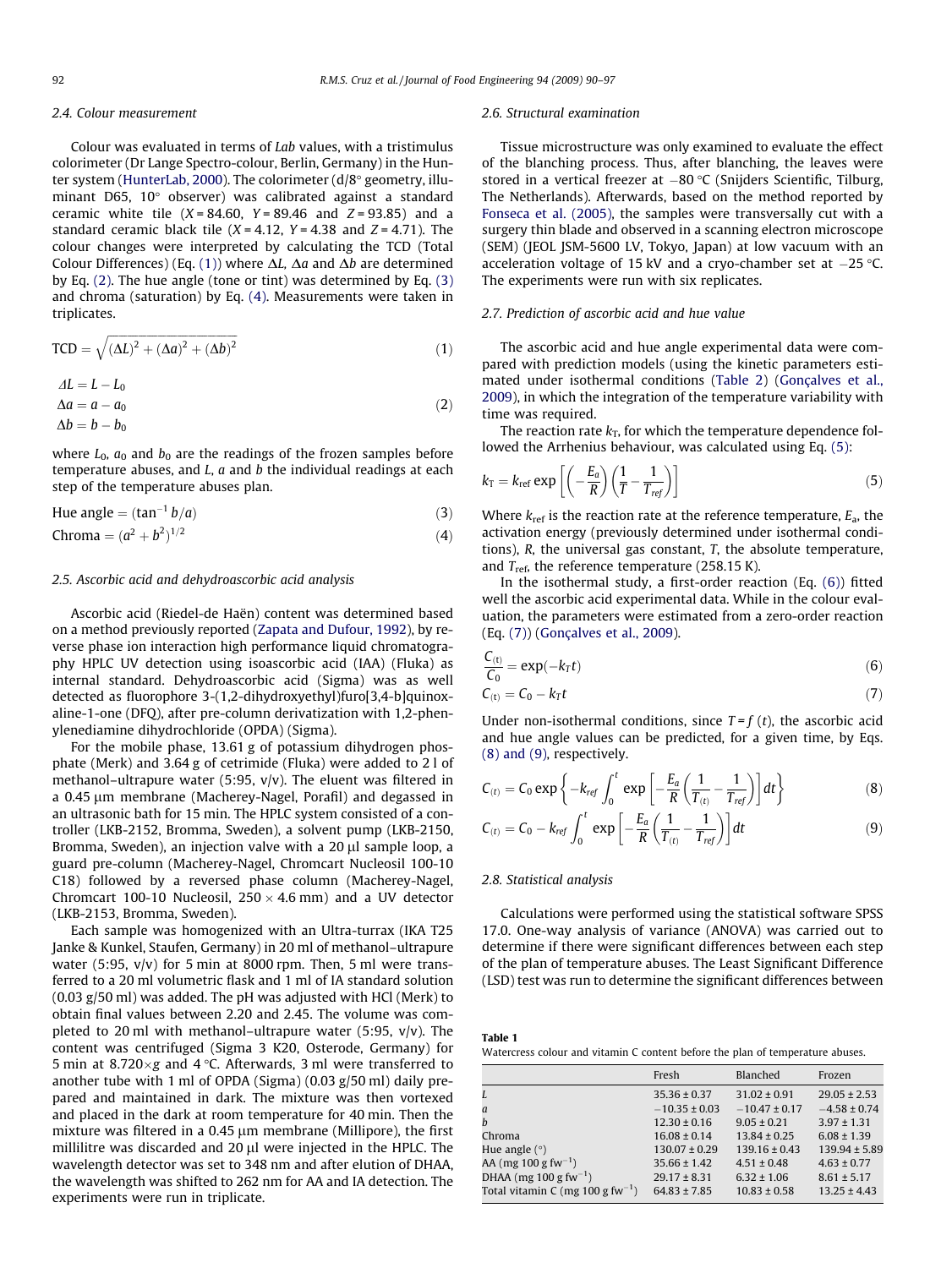#### <span id="page-3-0"></span>Table 2

Published watercress AA and hue value kinetic parameters under isothermal conditions ([Gonçalves et al., 2009\)](#page-7-0).

| Kinetic parameters                  | AA                           | Hue angle $(°)$ |
|-------------------------------------|------------------------------|-----------------|
| $E_a$ (kJ mol <sup>-1</sup> )       | 24.73                        | 174.71          |
| $k_{\text{ref}}$ – 15 °C $(d^{-1})$ | 0.00432                      | 0.00287         |
| C <sub>0</sub>                      | 32.62 mg 100 g <sup>-1</sup> | 132.35          |
| Kinetic model                       | First-order                  | Zero-order      |
|                                     |                              |                 |

the control (without abuses) and each treatment. Evaluations were based on a significance level of 5%.

# 3. Results and discussion

# 3.1. Quality parameters

The experimental values for watercress colour and vitamin C content before the plan of temperature abuses are shown in [Table](#page-2-0) [1](#page-2-0). The applied blanching process, aiming 90% reduction of the enzyme peroxidase, caused some colour changes and degradation on the vitamin C content. From Fig. 2, it can be observed that, after blanching, the L and b parameters decreased about 12% and 26%, respectively, showing that the samples became darker and less yellow. On the other hand, the a parameter did not change after the blanching treatment. Colour changes after blanching could be related with the replacement of the gases inside the intercellular spaces by the blanching medium, altering light refraction from the cell surface ([Bowers, 1992](#page-7-0)).

In terms of microstructure quality, the fresh sample (Fig. 3a and a') showed the parenchyma cells and vascular tissue turgid and well defined. The blanched watercress microstructure (Fig. 3b and b') presented the parenchyma cells filled with spherical structures (probably chloroplasts released from inside the cells). The blanched samples also showed a more damaged microstructure, being the tissue firmness and cell wall strength rapidly lost due to the heat extent.

Under thermal blanching, the cell wall membrane may be damaged and allow water to enter the cell. Internal organelles may be distorted and begin to leak their contents. A reduction of cell turgidity is caused by the loss of cell membrane function. Moreover,



Fig. 3. SEM micrographs of watercress cross section tissue at different magnification levels (300 $\times$  and 800 $\times$ ): (a and a') Fresh watercress; (b and b') Blanched watercress.  $P =$  parenchyma cells,  $Vt =$  vascular tissue, white arrow indicate the chloroplasts.

pectic substances are released from the cell wall. This causes less cohesion between adjacent cells and thus a breakdown of the structure ([Kerr, 2004](#page-7-0)).

Throughout the plan of temperature abuses the results showed some variations ( $P < 0.05$ ) in the *L* parameter between the samples with, and samples without, temperature abuses (Fig. 2). The samples with six, seven, twelve and thirteen weeks of storage, showed the highest differences comparing with the non abused samples. The lightness variations were probably due to the ice crystals formation or water loss along the temperature abuses.

The *b* parameter showed no significant differences ( $P > 0.05$ ) between the control and all the steps until the end of the plan, meaning that the yellowness was not affected by the temperature fluctuations (Fig. 2).

Although in the  $a$  parameter, significant differences ( $P < 0.05$ ) were detected between the control and the S2 step (1 h at 25  $\degree$ C), the observed experimental data during the plan of temperature abuses did not reveal any trend, stabilising during the consumer product storage.



Fig. 2. Hunter Lab parameters for frozen watercress along the temperature abuses storage. Bars represent mean ± standard deviation from three replicates. C - control; significant differences with control ( $\alpha$  = 0.05).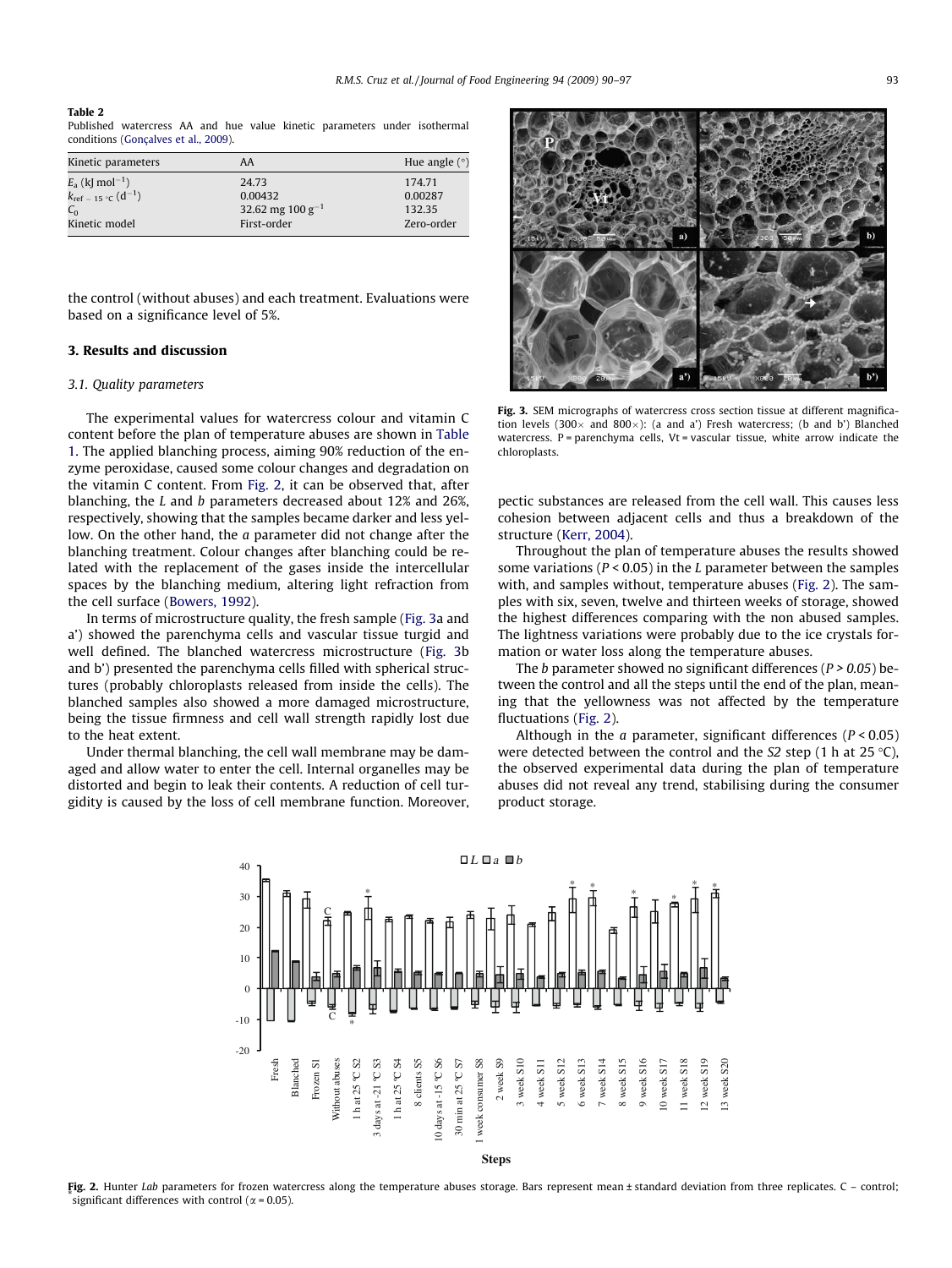The TCD values showed some fluctuations along the plan with an average value of 4 (Fig. 4). These results are in agreement with those reported by [Gormley et al. \(2002\)](#page-7-0) in which frozen strawberries submitted to temperature fluctuations showed values of TCD in the same range.

The chroma decreased after freezing about 50% (less saturated) and showed no significant differences ( $P > 0.05$ ) between all the steps throughout the temperature plan (Fig. 4).

The hue angle (Fig. 5) increased from fresh to blanched watercress suggesting that the samples became greener after processing, corroborating the observed a parameter values. Along the temperature abuses, the samples showed values between  $135-145^\circ$  and significant differences ( $P < 0.05$ ), only between the control and the S13 step (sixth week at the consumer).

[Fig. 6](#page-5-0) presents the ascorbic and dehydroascorbic acids and total vitamin C contents throughout the storage plan. The results showed some fluctuations ( $P < 0.05$ ) in both active forms. In terms of dehydroascorbic acid, the product purchase step showed the

lowest value observed ( $P < 0.05$ ). This result was probably due to the temperature increase and the consequently conversion of the dehydroascorbic acid to 2,3-diketogulonic acid.

The watercress total vitamin C also showed some fluctuation. The variation throughout the temperature abuses plan is mainly due to the temperature fluctuations. However, that variation can also be associated to the watercress vitamin C initial variability. Nevertheless, the vitamin C value from the beginning until the end of the plan was practically maintained.

In a work reported by [Rácz and Szabolcs \(1978\)](#page-7-0), with spinach purée under the conditions of the distribution chain, the vitamin C content decreased with storage time and temperature. However, the watercress results in this work are in agreement with those reported by [Gormley et al. \(2002\)](#page-7-0), in which the vitamin C of frozen strawberries, submitted to temperature fluctuations, was practically maintained when compared to the control.

[Sousa et al. \(2005\)](#page-7-0) verified in a study with frozen raspberry that temperature is a much more important factor than storage time in



**Steps**

Fig. 4. TCD and chroma parameters for frozen watercress along storage with temperature abuses. Bars represent mean ± standard deviation from three replicates.



Fig. 5. Hue parameter for frozen watercress along storage with temperature abuses. Bars represent mean ± standard deviation from three replicates. C – control; \* significant differences with control ( $\alpha$  = 0.05).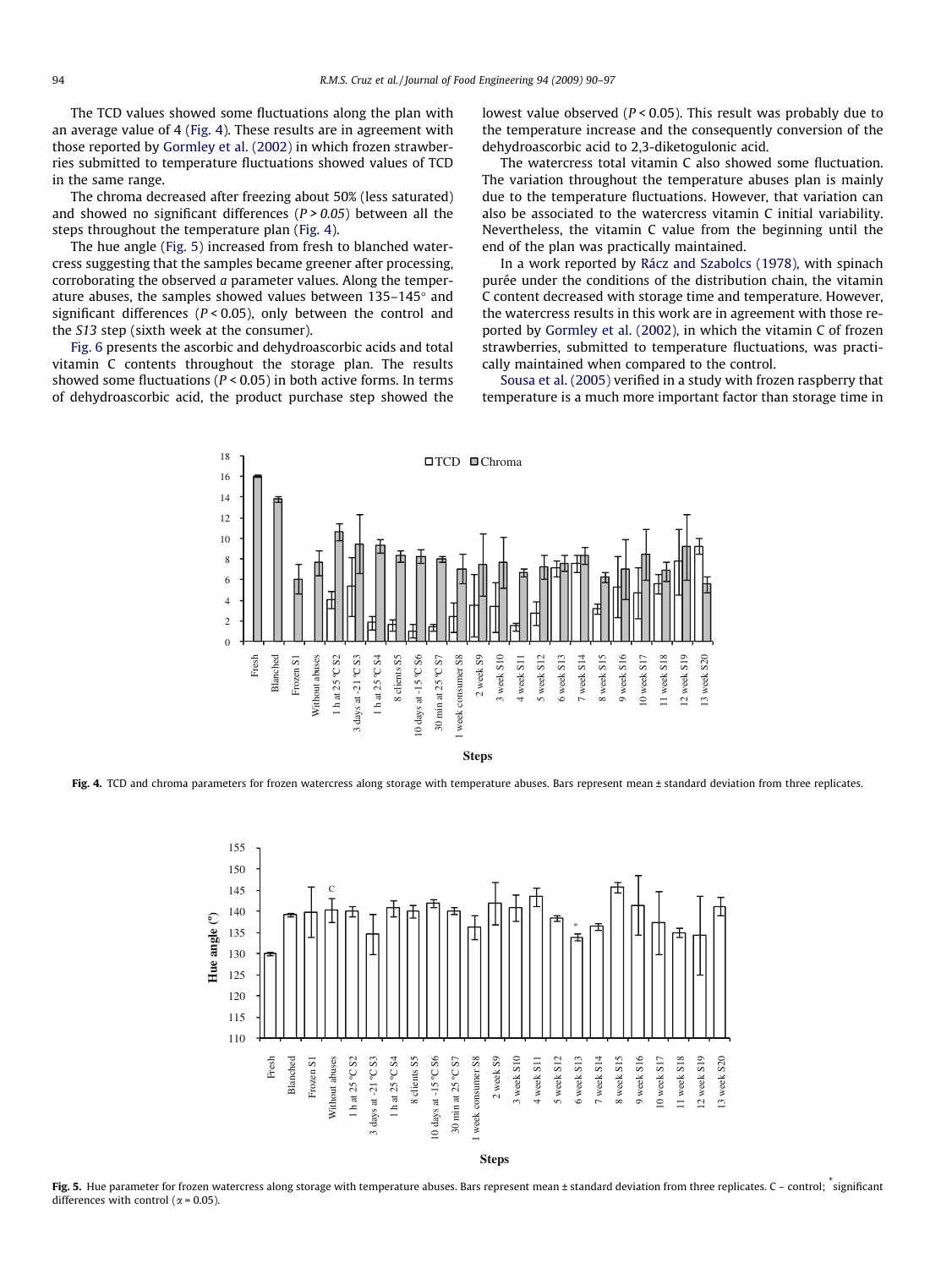<span id="page-5-0"></span>determining quality loss. Short term frozen storage with fluctuations caused a decrease in the ascorbic acid content of the raspberry fruits.

In a study with frozen spinach at constant temperature, samples stored at –29 °C during one year showed ascorbic acid losses of 10%, while at  $-12$  °C the initial content decreased 50–75% ([Watt,](#page-7-0) [1977\)](#page-7-0).

The retention of ascorbic acid in frozen products is thus strongly dependent on their temperature history. The level of vitamin C, besides being an indicator of nutrient value, can be used, in the case of frozen vegetables, as a reliable and representative index for estimating the quality deterioration at any point of the marketing route of a product to its final destination, the consumer ([Gian](#page-7-0)[nakourou and Taoukis, 2003; Fennema, 1977\)](#page-7-0).



**Steps**

Fig. 6. Ascorbic acid, dehydroascorbic acid and total vitamin C evolution along the temperature abuses plan. Bars represent mean ± standard deviation from three replicates. C-control; significant differences with control ( $\alpha$  = 0.05).



Fig. 7. Watercress hue angle experimental data ( $\Delta$ ) versus zero-order prediction model (—). Temperature abuses profile (—). Bars represent mean ± standard deviation from three replicates. Small charts represent two specific temperature abuses profiles.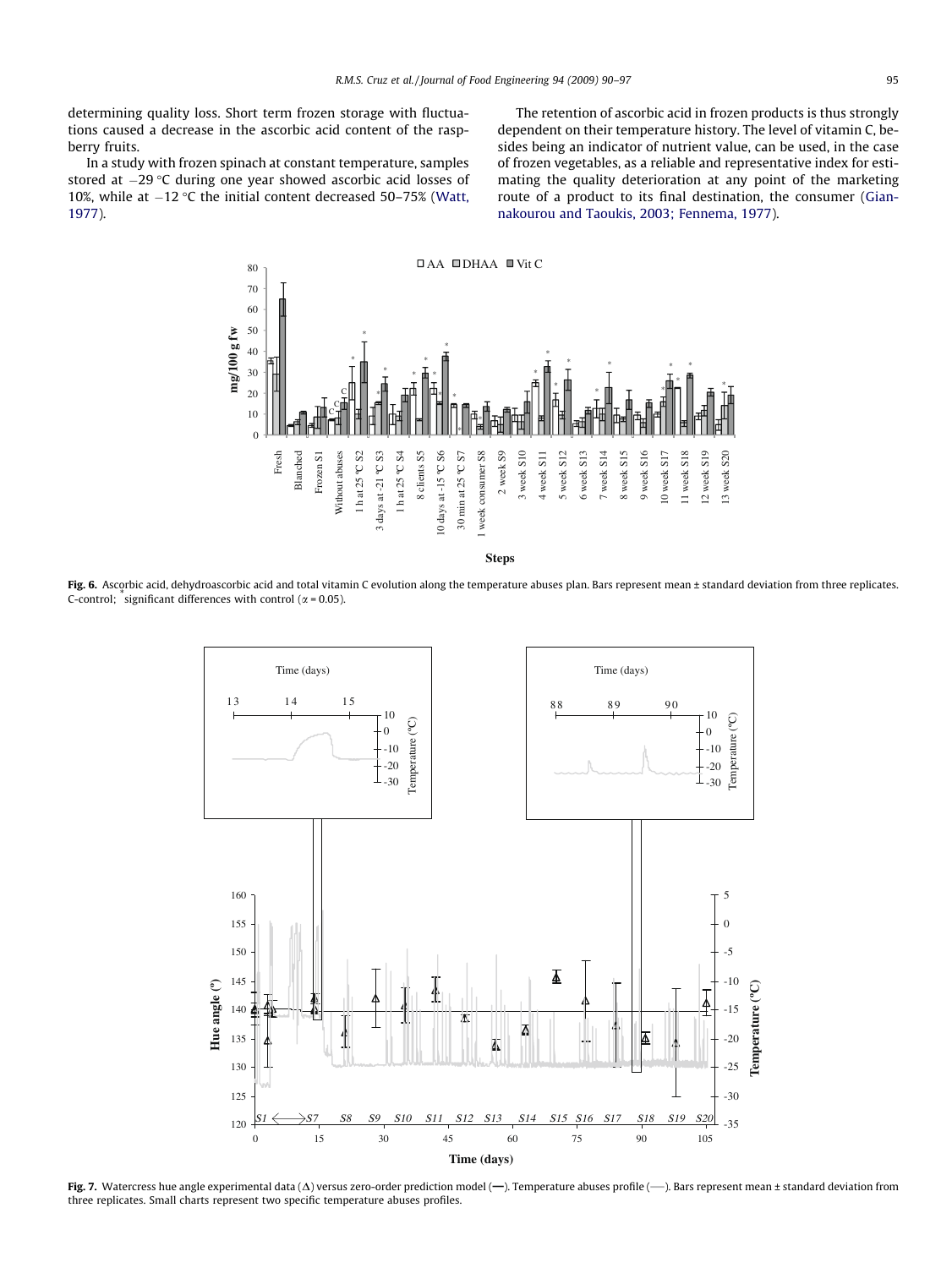<span id="page-6-0"></span>

Fig. 8. Watercress ascorbic acid experimental data (O) versus first-order prediction model (—). Temperature abuses profile (—). Bars represent mean ± standard deviation from three replicates.

Interlaboratory temperature abuse studies on frozen foods, conducted as part of the EU Concerted Action project 'The Preservation of Frozen Food Quality and Safety throughout the Distribution Chain', were reported by [B](#page-7-0)ø[gh-Sørensen \(1999\)](#page-7-0). The simulations were run in the outermost corner of a pallet of frozen food placed at room temperature, in a display cabinet and during transport of frozen food products to the home. The results indicated small effects on product quality.

The quality of the frozen product, submitted to temperature abuses, is probably dependent, besides other factors previously re-

#### Table 3

Published AA kinetic parameters for other vegetables under frozen storage [\(Giannakourou and Taoukis, 2003](#page-7-0)).

| Kinetic parameters                                                    | Green peas                   | Spinach                      | Green beans                  | Okra                       |
|-----------------------------------------------------------------------|------------------------------|------------------------------|------------------------------|----------------------------|
| $E_a$ (kJ mol <sup>-1</sup> )<br>$k_{\rm ref}$ – 20 °C $(\rm d^{-1})$ | 97.9<br>0.00213              | 112<br>0.00454               | 101.5<br>0.00223             | 105.9<br>0.00105           |
| $C_0$ (mg 100 g <sup>-1</sup> )<br>R <sup>2</sup><br>Kinetic model    | 28.5<br>0.958<br>First-order | 31.1<br>0.992<br>First-order | 25.3<br>0.967<br>First-order | 28<br>0.868<br>First-order |

ferred, on the temperature simulation plan and on the raw material used in the study.

In general, sensory (colour) and nutritional (vitamin C) quality of the frozen watercress was not impaired by the imposed temperature abuses. The reason of this behaviour might have been due to the blanching process applied, which contributed to the stabilisation of the frozen watercress during storage.

## 3.2. Time temperature profile and quality parameters prediction

In order to compare the experimental effect of temperature abuses on watercress ascorbic acid and hue angle with the prediction models (Eqs. [\(8\) and \(9\),](#page-2-0) respectively), the experimental data were plotted against the prediction models values using kinetic parameters determined under isothermal conditions [\(Table](#page-3-0) [2](#page-3-0)).

The hue angle results showed that the prediction model obtained with the isothermal kinetic parameters fitted well the experimental data with the temperature abuses [\(Fig. 7\)](#page-5-0). In what concerns ascorbic acid, the fluctuation of the experimental content showed higher values than the prediction (Fig. 8). Nevertheless,



Fig. 9. Spinach, green peas, green beans and okra ascorbic acid prediction models for constant temperature ( $-18$  °C; black line) and for temperature abuses following the storage plan (grey line).